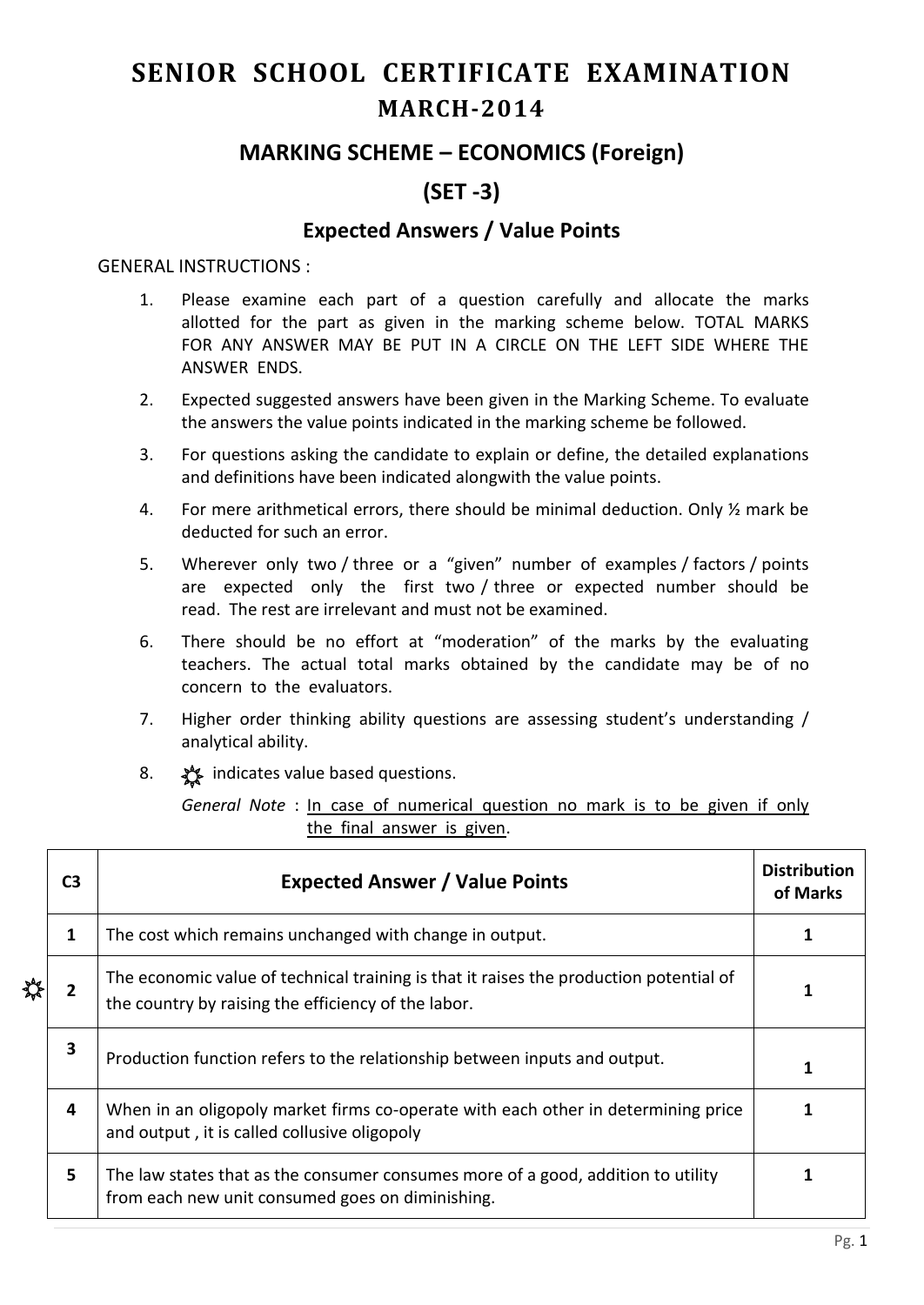| 6                       | It is under the market condition when a firm can sell more at the given price that<br>AR = MR throughout as production is increased by the firm. It is because the firm is<br>a price taker. It means that price, which is same as AR, remains unchanged<br>throughout. By the average - marginal relationship, AR remains unchanged only<br>when $AR = MR$ throughout. | 3              |  |  |  |  |  |
|-------------------------|-------------------------------------------------------------------------------------------------------------------------------------------------------------------------------------------------------------------------------------------------------------------------------------------------------------------------------------------------------------------------|----------------|--|--|--|--|--|
| $\overline{\mathbf{z}}$ | Suppose per unit tax is raised. This raises cost of producing the good. Price<br>remaining unchanged, profits decline. This is disincentive to producers who supply<br>less.                                                                                                                                                                                            | 3              |  |  |  |  |  |
|                         | <b>OR</b><br>Suppose government gives subsidy on production of good. This raises total revenue.<br>Cost remaining unchanged profit rise. This provides incentive to the producers to<br>supply more.                                                                                                                                                                    |                |  |  |  |  |  |
| 8                       | The large number of buyers is assumed to be so large that an individual buyer's<br>share in total purchases is so negligible that he cannot influence the market price on<br>its own by purchasing more or less. The outcome is that price remains unchanged.                                                                                                           |                |  |  |  |  |  |
| 9                       | PPC is downward sloping because to produce more of one good, the economy has<br>to produce less of the other good. It is because resources are fixed.                                                                                                                                                                                                                   |                |  |  |  |  |  |
| 10                      | Good B has higher elasticity as compared to A. It is because with change in price by<br>one percent, percentage change in demand for B is 4% while in case of good A it is<br>only 3 percent.                                                                                                                                                                           |                |  |  |  |  |  |
| 11                      | Related goods are either substitutes or complements. When the price of the<br>substitute good rises (falls) it makes the given good relatively cheaper(expensive),<br>so it is substituted for the other good. As a result the demand for the given good<br>will increase.                                                                                              | $\overline{2}$ |  |  |  |  |  |
|                         | If price of a complementary good rises (falls) its demand will fall (rise) as<br>complementary goods are jointly consumed, the demand for given good will also<br>rise (fall).                                                                                                                                                                                          | 2              |  |  |  |  |  |
| 12                      | TΡ<br>Ο<br>A<br>B<br>Variable<br>Input                                                                                                                                                                                                                                                                                                                                  | 2              |  |  |  |  |  |
|                         | The different phases in the law of variable proportions are<br>Phase : I TP rises at an increasing rate and MP rises, as is upto A.<br>Phase : II TP rises at decreasing rate and MP falls but remains positive, i.e. B.<br>Phase : III TP falls and MP and MP becomes negative after B.                                                                                | $\mathbf{2}$   |  |  |  |  |  |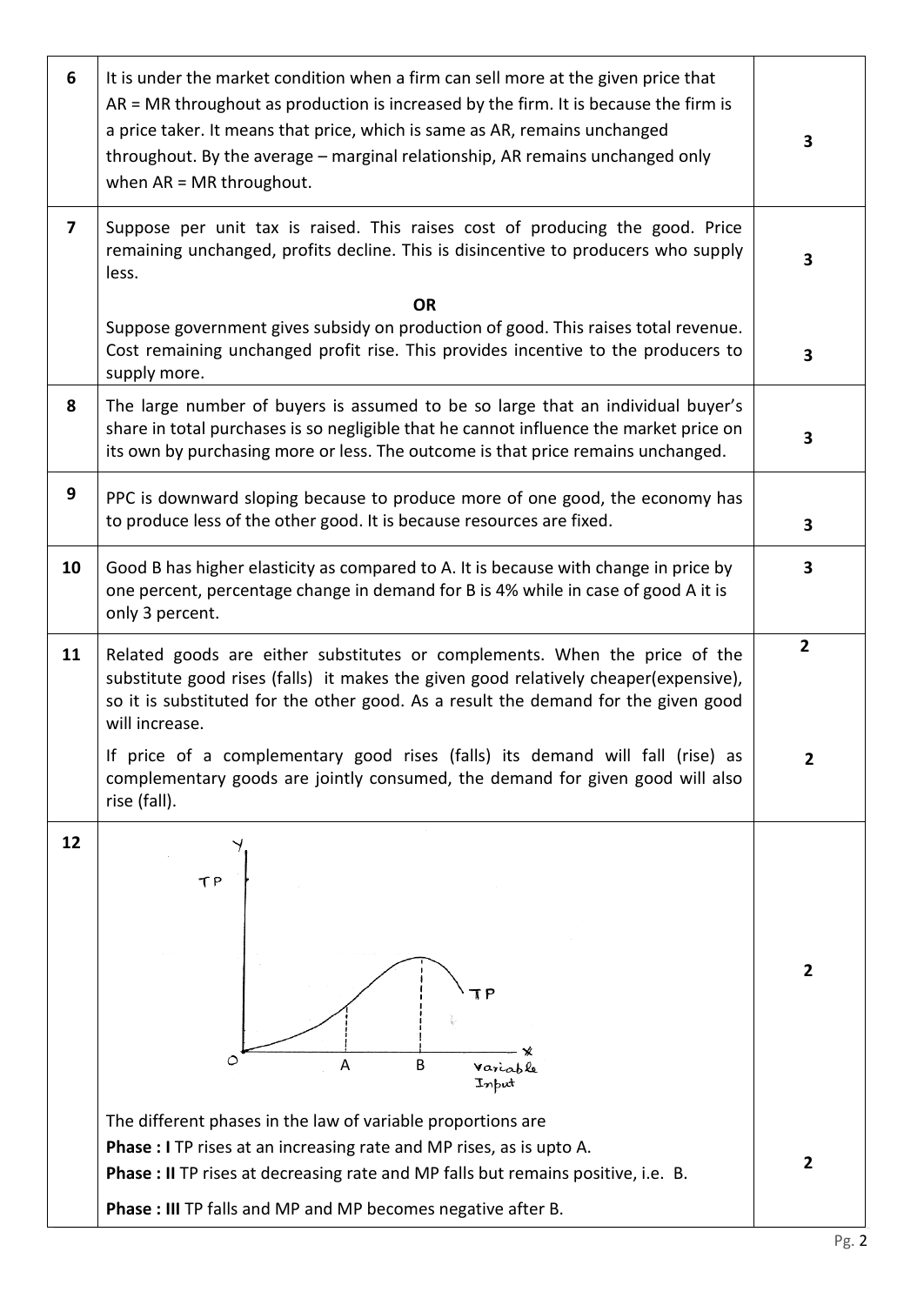|    | <b>FOR THE BLIND CANDIDATES:</b>                                                                                                                                                                                                                       |           |           |           |           |                                                                                                                    |                |  |
|----|--------------------------------------------------------------------------------------------------------------------------------------------------------------------------------------------------------------------------------------------------------|-----------|-----------|-----------|-----------|--------------------------------------------------------------------------------------------------------------------|----------------|--|
|    | On the same lines as above (without diagram) but with reasons.                                                                                                                                                                                         |           |           |           |           |                                                                                                                    |                |  |
| 13 | Assuming that the only, two goods the consumer consumes are X and Y, the<br>condition of equilibrium are :                                                                                                                                             |           |           |           |           |                                                                                                                    |                |  |
|    | (1) $\frac{MU_x}{P_x} = \frac{MU_y}{P_y}$                                                                                                                                                                                                              |           |           |           |           |                                                                                                                    | 1              |  |
|    | (2) MU falls as more is consumed                                                                                                                                                                                                                       |           |           |           |           |                                                                                                                    | $\frac{1}{2}$  |  |
|    |                                                                                                                                                                                                                                                        |           |           |           |           | <b>Explanation : (1)</b> Suppose $\frac{M U_x}{P_x} > \frac{M U_y}{P_y}$ . The consumer will not be in equilibrium |                |  |
|    |                                                                                                                                                                                                                                                        |           |           |           |           |                                                                                                                    |                |  |
|    | because per rupee MU from x is greater than per rupee MU from Y. This will<br>induce the consumer to buy more of $\times$ by reducing expenditure on Y. It will lead to<br>fall in MUx and rise in MUy, till $\frac{M U_x}{P_x} = \frac{M U_y}{P_y}$ . |           |           |           |           |                                                                                                                    |                |  |
|    | equilibrium.                                                                                                                                                                                                                                           |           |           |           |           | (2) Unless MU falls as more is consumed of a good the consumer will not reach                                      | $\frac{1}{2}$  |  |
|    |                                                                                                                                                                                                                                                        |           |           |           |           | (Explanation based on $\frac{M U_x}{P_v} < \frac{M U_y}{P_v}$ is also correct.)                                    |                |  |
|    |                                                                                                                                                                                                                                                        |           |           |           |           | <b>OR</b>                                                                                                          |                |  |
|    |                                                                                                                                                                                                                                                        |           |           |           |           | According to the utility analysis, the consumer is in equilibrium when                                             |                |  |
|    | $\frac{MU_x}{P_x} = \frac{MU_y}{P_y}$                                                                                                                                                                                                                  |           |           |           |           |                                                                                                                    |                |  |
|    | Now, given that $P_x$ falls, then                                                                                                                                                                                                                      |           |           |           |           |                                                                                                                    |                |  |
|    | $\frac{MU_x}{P_x} > \frac{MU_y}{P_y}$                                                                                                                                                                                                                  |           |           |           |           |                                                                                                                    |                |  |
|    |                                                                                                                                                                                                                                                        |           |           |           |           | Since per rupee $MU_x$ is higher than per rupee $MU_y$ , the consumer will buy more of                             | 4              |  |
|    | X and less on Y.                                                                                                                                                                                                                                       |           |           |           |           |                                                                                                                    |                |  |
| 14 | Output                                                                                                                                                                                                                                                 | <b>TR</b> | <b>TC</b> | <b>MR</b> | <b>MC</b> |                                                                                                                    |                |  |
|    | $\mathbf{1}$                                                                                                                                                                                                                                           | 8         | 10        | 8         | 10        |                                                                                                                    |                |  |
|    | $\overline{2}$                                                                                                                                                                                                                                         | 16        | 18        | 8         | 8         |                                                                                                                    |                |  |
|    | 3<br>4                                                                                                                                                                                                                                                 | 24<br>32  | 23<br>31  | 8<br>8    | 5<br>8    | Equilibrium                                                                                                        |                |  |
|    | 5                                                                                                                                                                                                                                                      | 40        | 41        | 8         | 10        |                                                                                                                    | $\overline{2}$ |  |
|    |                                                                                                                                                                                                                                                        |           |           |           |           |                                                                                                                    | 1              |  |
|    | The producer is in equilibrium at 4 units of output<br><b>Reason (1)</b> $MC = MR$                                                                                                                                                                     |           |           |           |           |                                                                                                                    | 1              |  |
|    | (2) MC > MR after equilibrium                                                                                                                                                                                                                          |           |           |           |           |                                                                                                                    | 1              |  |
|    | <b>Profit</b> = $TR - TC = 32 - 31 = 1$                                                                                                                                                                                                                |           |           |           |           |                                                                                                                    | 1              |  |
|    |                                                                                                                                                                                                                                                        |           |           |           |           |                                                                                                                    |                |  |
|    |                                                                                                                                                                                                                                                        |           |           |           |           |                                                                                                                    |                |  |
|    |                                                                                                                                                                                                                                                        |           |           |           |           |                                                                                                                    |                |  |
|    |                                                                                                                                                                                                                                                        |           |           |           |           |                                                                                                                    |                |  |
|    |                                                                                                                                                                                                                                                        |           |           |           |           |                                                                                                                    |                |  |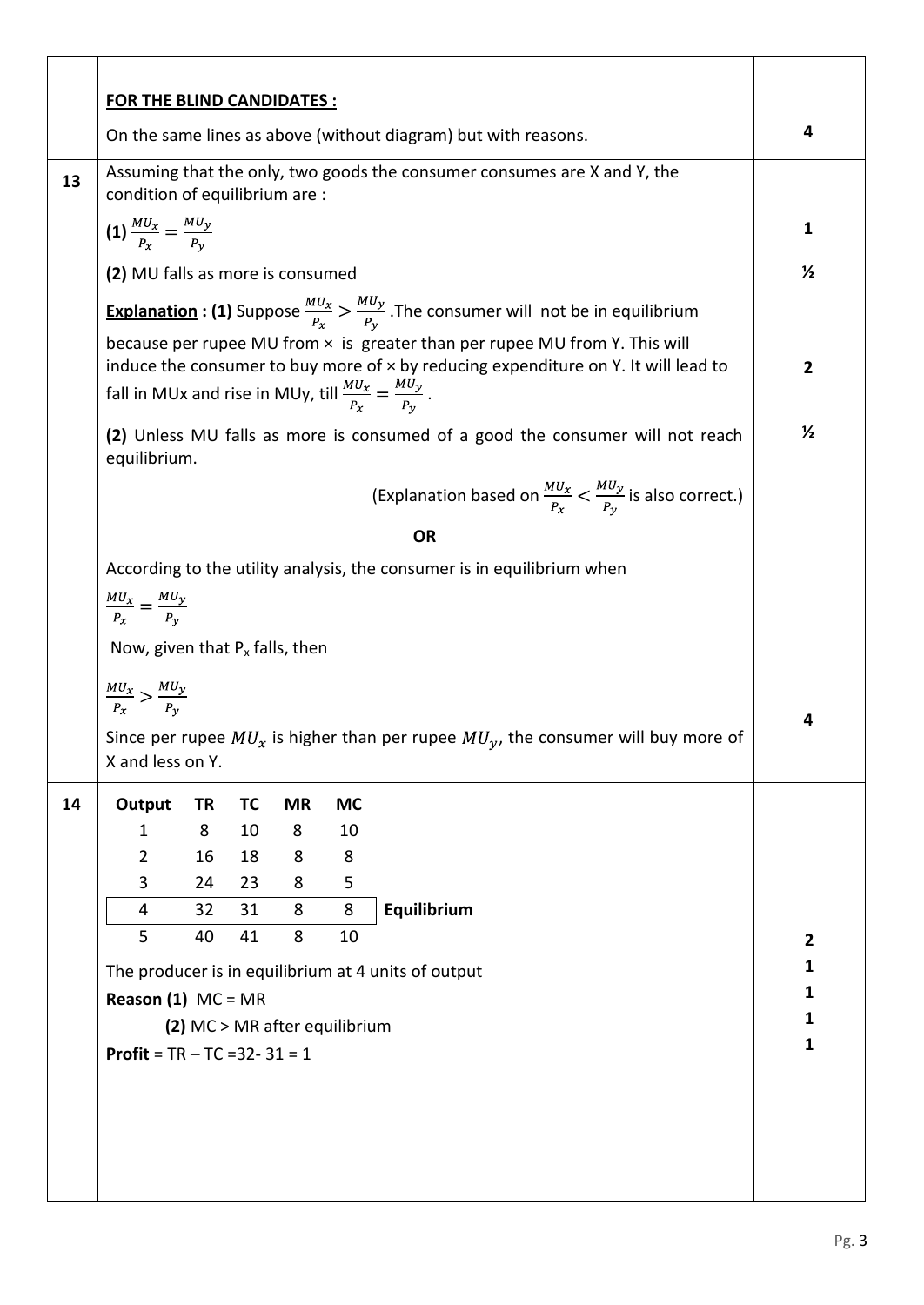| 15 | Price<br>$P_{2}$<br>$E_2$<br>المتهجر<br>P,<br>Е,<br>$Q_2$ $Q_1$<br>O<br>Quantily<br>Given equilibrium at $E_1$ when supply "decreases:, supply curve shifts to the<br>left. S <sub>2</sub> is new supply curve.<br>This creates excess demand $A_1E_1$ at the existing price OP <sub>1</sub> .<br>The excess demand leads to competition between buyers causing price to | $\overline{2}$ |  |  |  |  |
|----|--------------------------------------------------------------------------------------------------------------------------------------------------------------------------------------------------------------------------------------------------------------------------------------------------------------------------------------------------------------------------|----------------|--|--|--|--|
|    | rise.<br>Rise in price leads to fall in demand along the D curve and rise in supply<br>along the $S_2$ curve as indicated by the arrows.<br>The trend continues till the market reaches new equilibrium at $E_2$ with a<br>higher price OP <sub>2</sub> and lower quantity OQ <sub>2</sub> .                                                                             | 4              |  |  |  |  |
|    | <b>For the Blind Candidates</b>                                                                                                                                                                                                                                                                                                                                          | 6              |  |  |  |  |
|    | On the above line (without diagram)                                                                                                                                                                                                                                                                                                                                      |                |  |  |  |  |
| 16 | Let the only two goods the consumer consumes are X and Y.                                                                                                                                                                                                                                                                                                                |                |  |  |  |  |
|    | The two conditions of equilibrium are<br>$(1)$ MRS =                                                                                                                                                                                                                                                                                                                     | 1              |  |  |  |  |
|    | (2) MRS falls as more of x is consumed in place of Y.                                                                                                                                                                                                                                                                                                                    | 1              |  |  |  |  |
|    | <b>Explanation:</b>                                                                                                                                                                                                                                                                                                                                                      |                |  |  |  |  |
|    |                                                                                                                                                                                                                                                                                                                                                                          |                |  |  |  |  |
|    | (1) Suppose MRS > $\frac{P_x}{P_v}$ i.e. consumer is not in equilibrium it means that to obtain                                                                                                                                                                                                                                                                          |                |  |  |  |  |
|    | one more unit of X consumer is willing to sacrifice more units of Y as compared<br>to what is required in the market. The consumer buys more of X. MRS falls and<br>continue to fall till it is equal to $\frac{P_x}{P_v}$ and the consumer is in equilibrium.                                                                                                           | 3              |  |  |  |  |
|    | (2) Unless MRS falls as consumer consumes more of X, the consumer will not<br>reach equilibrium again.                                                                                                                                                                                                                                                                   |                |  |  |  |  |
|    | (Explanation based on MRS $\langle R_x / R_y \rangle$ is also correct)                                                                                                                                                                                                                                                                                                   | 1              |  |  |  |  |
|    | <b>OR</b>                                                                                                                                                                                                                                                                                                                                                                |                |  |  |  |  |
|    | The Three properties are                                                                                                                                                                                                                                                                                                                                                 |                |  |  |  |  |
|    | (i) IC slopes downwards from left to right.                                                                                                                                                                                                                                                                                                                              |                |  |  |  |  |
|    | (ii) IC is strictly convex                                                                                                                                                                                                                                                                                                                                               |                |  |  |  |  |
|    | (iii) IC to the right has higher utility.                                                                                                                                                                                                                                                                                                                                | $1x3=3$        |  |  |  |  |
|    |                                                                                                                                                                                                                                                                                                                                                                          |                |  |  |  |  |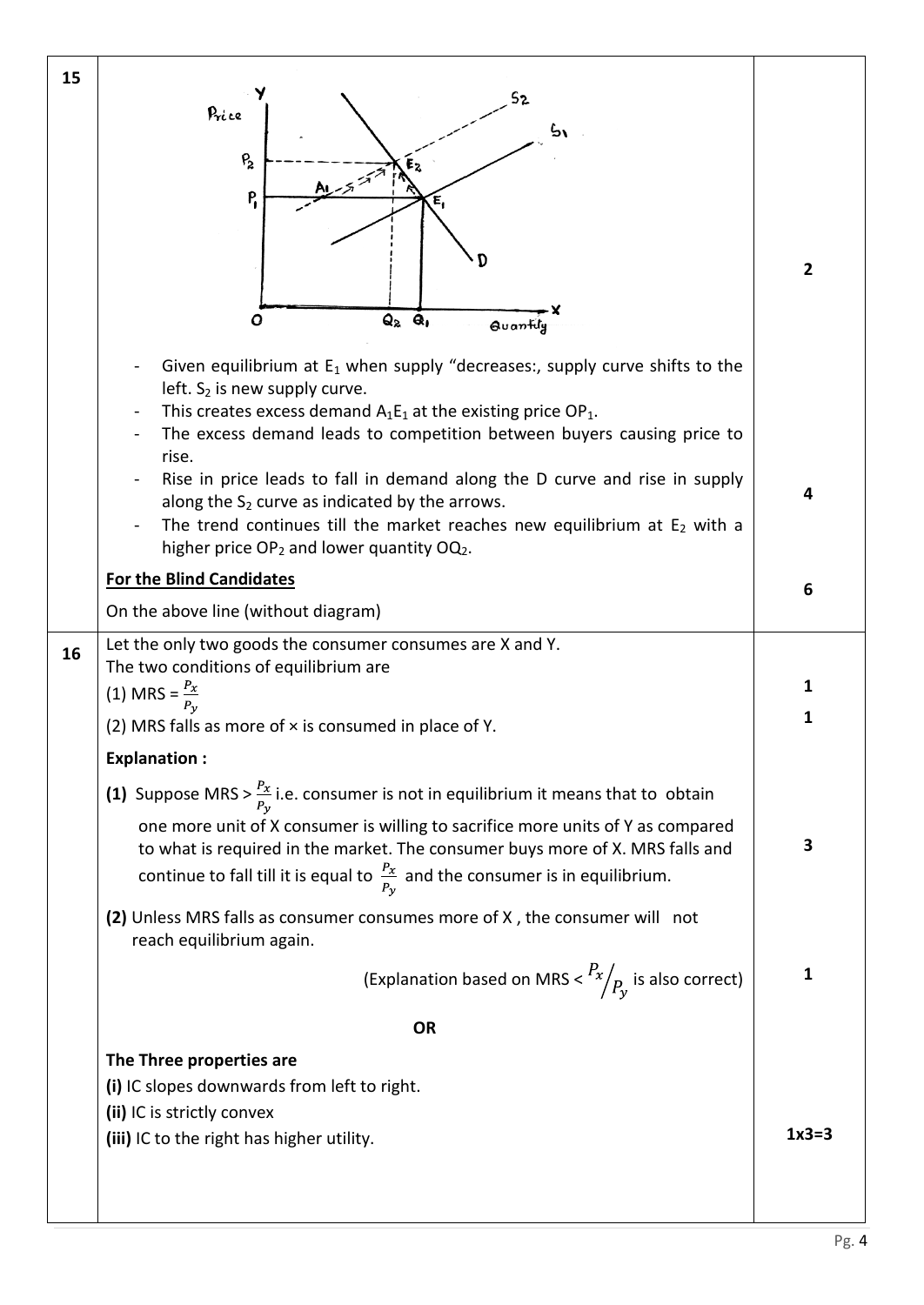|    | <b>Explanation:</b>                                                                                                                                                                                                                                                                                                                                                                   |                         |
|----|---------------------------------------------------------------------------------------------------------------------------------------------------------------------------------------------------------------------------------------------------------------------------------------------------------------------------------------------------------------------------------------|-------------------------|
|    | (1) Slope downwards because to consume more of good on the x-axis, the<br>consumer must give up some quantity of good on the Y-axis so that the consumer<br>remains on the same level of satisfaction.                                                                                                                                                                                |                         |
|    | (2) Strictly convex because it is assumed that MRS continuously falls due to the law<br>of diminishing marginal utility.                                                                                                                                                                                                                                                              | $1x3=3$                 |
|    | (3) IC to the right has higher utility level because it is assumed that higher<br>consumption means higher utility.                                                                                                                                                                                                                                                                   |                         |
|    | $SECTION - B$                                                                                                                                                                                                                                                                                                                                                                         |                         |
| 17 | When AD falls short of AS at the full employment level of income, the difference<br>between AD and AS is called deflationary gap.                                                                                                                                                                                                                                                     | $\mathbf{1}$            |
| 18 | Primary deficit refers to fiscal deficit less interest payments.                                                                                                                                                                                                                                                                                                                      | 1                       |
| 19 | The exchange rate determined by the market forces of demand and supply of<br>foreign exchange is called flexible exchange rate.                                                                                                                                                                                                                                                       | 1                       |
| 20 | The central bank is the apex bank engaged in regulating commercial banks.                                                                                                                                                                                                                                                                                                             | 1                       |
| 21 | Aggregate supply refers to the values of final goods and services planned to be<br>produced in an economy during a given year.                                                                                                                                                                                                                                                        | $\mathbf{1}$            |
| 22 | (i) Expenditure on scholarships is revenue expenditure because it neither creates<br>any assets nor reduces liability.                                                                                                                                                                                                                                                                | $1\frac{1}{2}$          |
|    | (ii) Expenditure on building a bridge is capital expenditure because it leads to<br>creation of assets                                                                                                                                                                                                                                                                                | $1\frac{1}{2}$          |
| 23 | Depreciation of rupees is said to occur in India when foreign exchange rate rises.<br>The significance is the foreign buyers can now buy more goods and services from<br>one unit of foreign exchange. Since exports become cheaper demand for exports<br>rises.                                                                                                                      | $\overline{\mathbf{3}}$ |
| 24 | Non-monetary exchanges refer to the goods and services produced but not<br>exchanged through money, like the domestic services rendered by the members of<br>a family to each other. The value of these services is many a times difficult to<br>estimate and so it escapes national income estimation. These exchanges however<br>have positive effect on the welfare of the people. | $\overline{\mathbf{3}}$ |
| 25 | Deferred payments mean payment contracted to be made at some future date.<br>Money serves as a standard of such deferred payments, like in borrowing and<br>lending activities. It has made possible the creation of banking system.                                                                                                                                                  | 3                       |
|    | <b>OR</b>                                                                                                                                                                                                                                                                                                                                                                             |                         |
|    | The significance of money as a store of value is that money can be stored for use in<br>future. One can use one's present income in future because money comes in<br>convenient denominations and is easily portable.                                                                                                                                                                 | 3                       |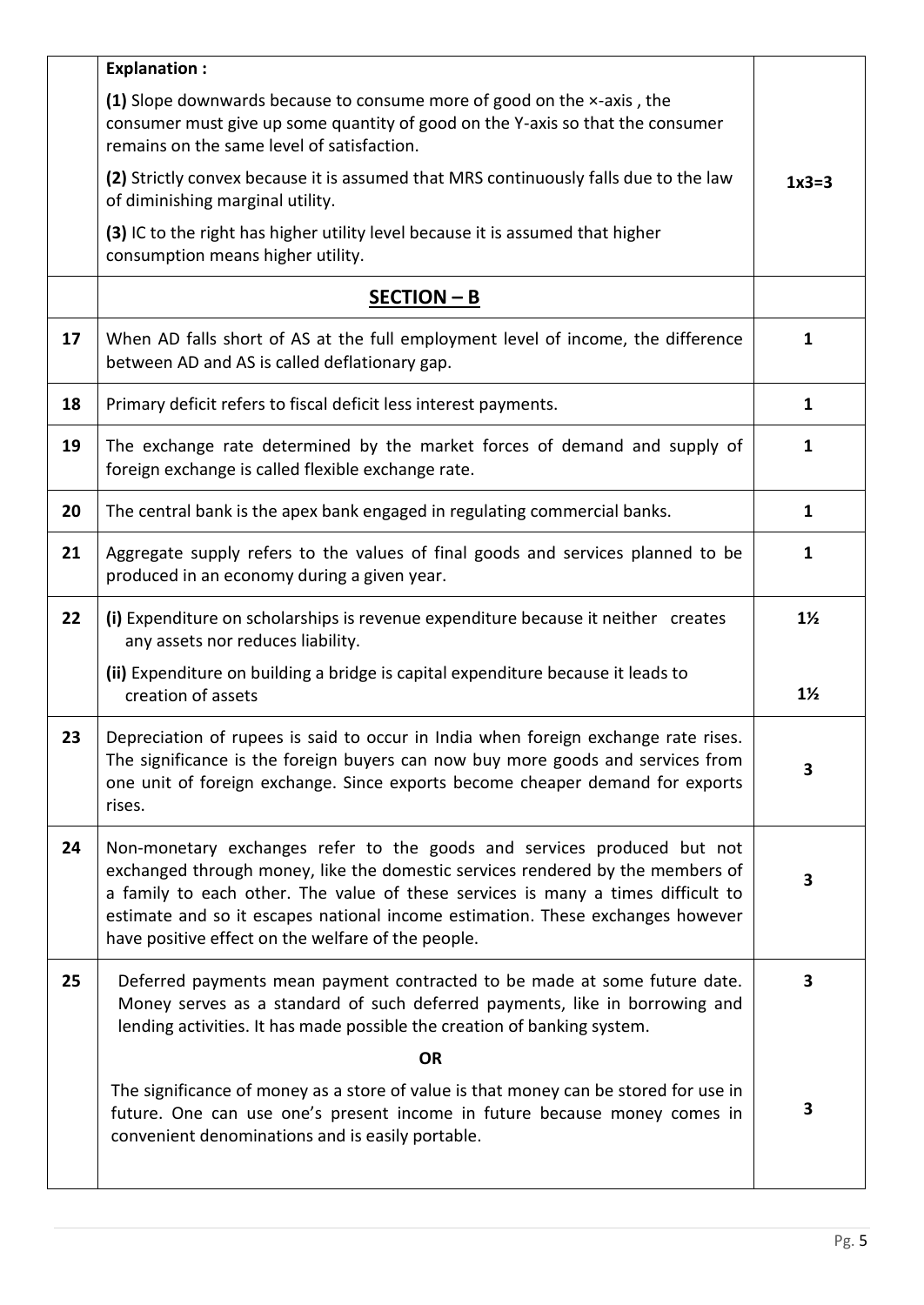|   | 26 | BOP deficit occurs when autonomous foreign exchange receipts fall short of<br>autonomous payments. Autonomous transactions are those which are not<br>influenced by other transactions in BOP.                                                                                                                                            |                                                  |  |  |  |  |  |  |
|---|----|-------------------------------------------------------------------------------------------------------------------------------------------------------------------------------------------------------------------------------------------------------------------------------------------------------------------------------------------|--------------------------------------------------|--|--|--|--|--|--|
|   | 27 | $Y = \overline{C} + MPC(Y) + I$<br>$700 = 70 + 0.8(700) + I$<br>$I = 700 - 70 - 560 = 70$<br>(No marks if only the final answer is given)                                                                                                                                                                                                 | $1\frac{1}{2}$<br>$1\frac{1}{2}$<br>$\mathbf{1}$ |  |  |  |  |  |  |
| ₩ | 28 | Spending on free services to the poor raises their standard of living and at the same<br>time helps in reduction in income inequalities. It also helps in raising production<br>potential of the country by raising the efficiency level of the working class among<br>the poor.                                                          | 4                                                |  |  |  |  |  |  |
|   | 29 | Stock of money in a country on a particular day is termed as money supply. It has<br>two components : currency with public outside banks and demand deposits.<br>Demand deposits are deposits which can be withdrawn by writing cheques. Both<br>the components are usable for carrying out transactions at will.                         |                                                  |  |  |  |  |  |  |
|   |    | <b>OR</b><br>Currency authority function means that the central bank has the sole authority to<br>issue currency. It brings uniformity in note circulation. It also gives power to the<br>central bank to directly control money supply.                                                                                                  |                                                  |  |  |  |  |  |  |
|   | 30 | (i) Bonus should be included because it is compensation paid to employees.<br>(ii) <b>Addition to stocks</b> should be included because it is investment a final<br>expenditure.<br>(iii) Purchase of a taxi by taxi driver should be included because it is final<br>expenditure on investment.<br>(No marks if the reason is not given) |                                                  |  |  |  |  |  |  |
|   | 31 | $2D$ $[0+1]$<br>AD<br>$\overline{\mathcal{I}}$ Ncom $\in$<br>п<br>o<br>S, I<br>E<br>$\tau$<br>I<br>O<br>m <sub>1</sub><br>TwoME                                                                                                                                                                                                           | 3                                                |  |  |  |  |  |  |